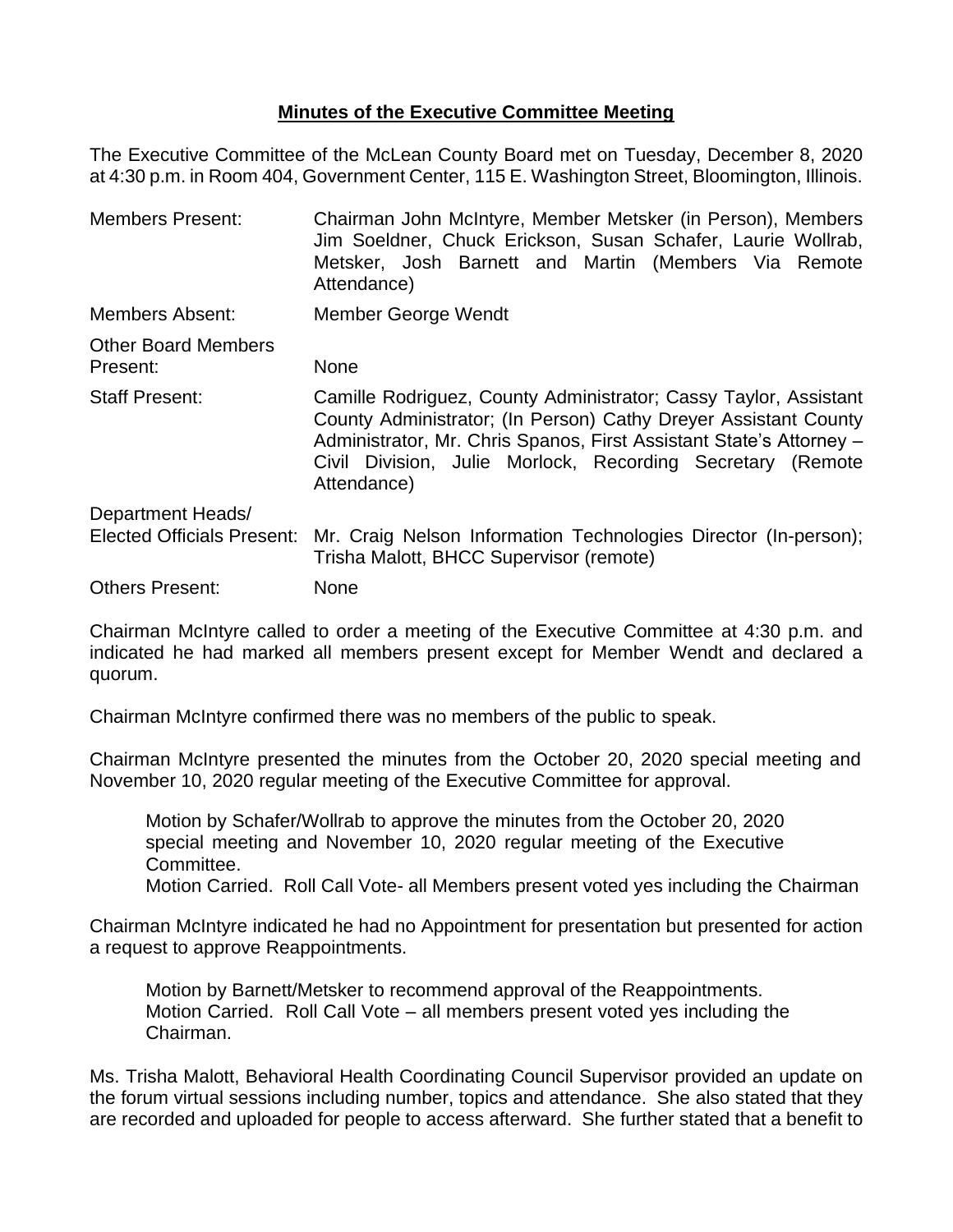Executive Committee Minutes December 8, 2020 Page **2** of **5**

virtual is more people are able to attend than probably would have in person. She discussed process for up to 500 people to register for each event. Mr. McIntyre noted the BHCC meeting scheduled for this Friday, December 11 at 7:30 a.m. would be streamed live.

Ms. Susan Schafer, Chairman of the Health Committee indicated they had nothing for action today but would have items for the Board next week. Ms. Schafer agreed with Ms. Malott that first session was good and reminded everyone there are a wide range of topics and asked others to share information and get word out about meetings. Mr. McIntyre stated press is reporting COVID deaths at Nursing Home and that he would request they clarify number is for all long-term facilities in County and not just the McLean County Nursing Home. Chairman McIntyre asked if there were any questions, hearing none, he thanked her.

Mr. Jim Soeldner Chairman of the Transportation Committee indicated they had no items for action today but would have items for the Board next week. Mr. Soeldner went over some capital plan items for the Highway in 2021. Chairman McIntyre asked if there were any questions; hearing none, he thanked him.

Mr. Chuck Erickson, Chairman of the Justice Committee presented for action a request to approve an Amendment to the Contract with ISU Stevenson Center for Data/Research Services through the Criminal Justice Coordinating Council.

Motion by Erickson/Martin to recommend approval of an Amendment to the Contract with ISU Stevenson Center for Data/Research Services – Criminal Justice Coordinating Council Motion Carried. Roll Call Vote - all Members present voted yes including Chairman McIntyre

Mr. Erickson indicated the Justice Committee had no further items for action today but would have additional items for the Board next week. Chairman McIntyre asked if there were any questions, hearing none, he thanked him.

Ms. Catherine Metsker, Chairman of the Finance Committee presented for action a request to approve a County of McLean Ordinance approving a technical correction to the Bloomington Normal Enterprise Zone Boundary Amendment for the Ferrero Expansion.

Motion by Metsker/Wollrab to recommend approval of a County of McLean Ordinance approving a technical correction to the Bloomington Normal Enterprise Zone Boundary Amendment for the Ferrero Expansion. Motion Carried. Roll Call Vote – all Members present voted yes including Chairman McIntyre

Ms. Metsker indicated they had nothing further to present for action today but would have items for the Board next week. Chairman McIntyre asked if there were any questions; hearing none, he thanked her.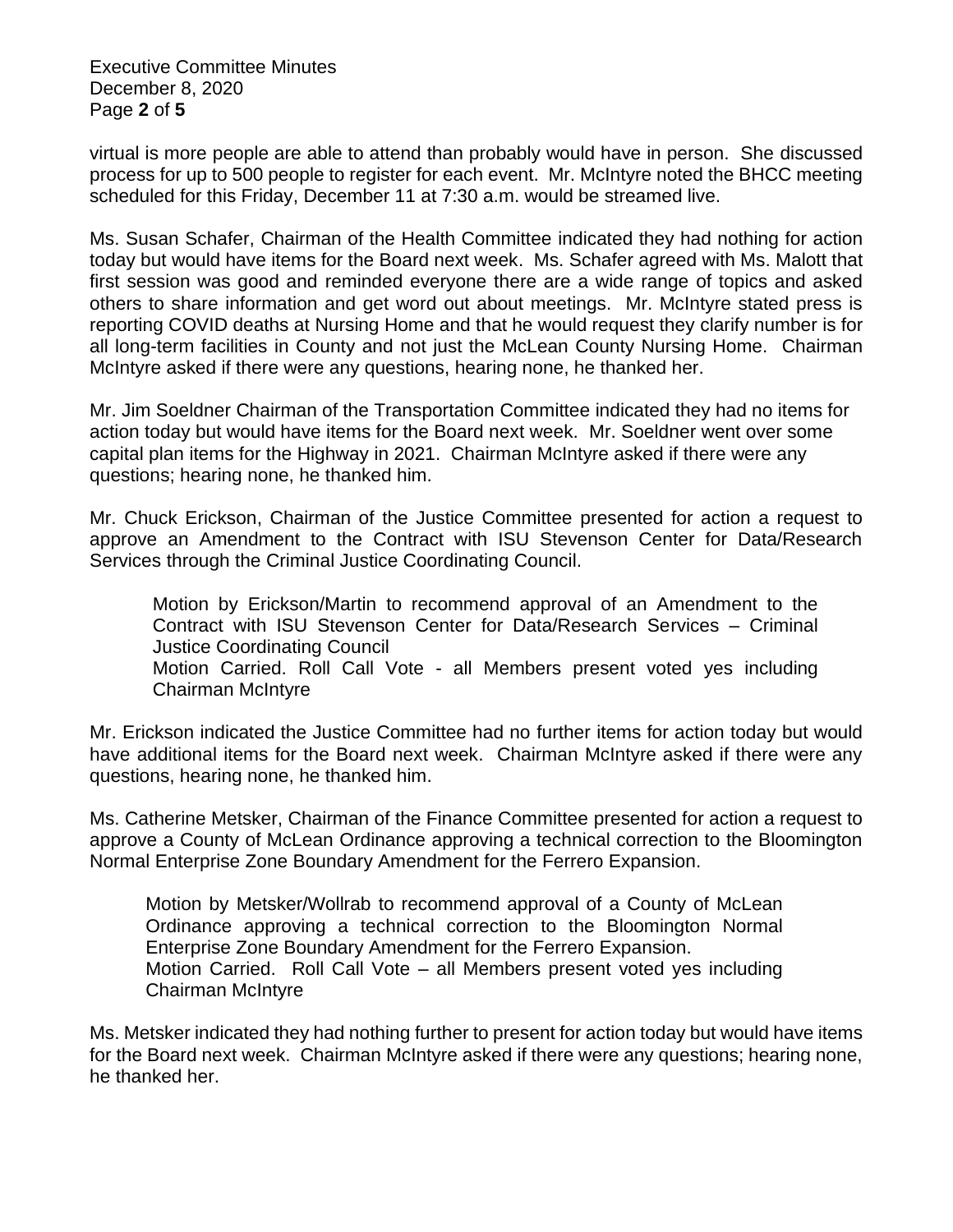Executive Committee Minutes December 8, 2020 Page **3** of **5**

Mr. James Soeldner, Vice Chairman of the Land Use and Development Committee indicated they had no items for action today nor for the Board next week. Chairman McIntyre asked if the Committee had any questions, hearing none, he thanked him.

Mr. Josh Barnett, Chairman of the Property Committee presented for action a request to approve an Emergency Appropriation Ordinance Amending the McLean County Fiscal Year 2020 Combined Annual Appropriation and Budget Ordinance for Facilities Maintenance Department (FF&E).

Motion by Barnett/Schafer to recommend approval of an Emergency Appropriation Ordinance Amending the McLean County Fiscal Year 2020 Combined Annual Appropriation and Budget Ordinance for Facilities Maintenance Department (FF&E).

Motion Carried. Roll Call Vote – all members present voted yes including the Chairman.

Mr. Barnett presented for action a request to approve an Amendment to the Amended and Restated Lease between the County of McLean and the Public Building Commission and an Amendment to the Contract for Operation and Maintenance between the County of McLean and the Public Building Commission

Motion by Barnett/Metsker to recommend approval of an Amendment to the Amended and Restated Lease between the County of McLean and the Public Building Commission and an Amendment to the Contract for Operation and Maintenance between the County of McLean and the Public Building Commission Motion Carried. Roll call vote – all members present voted yes including the Chairman.

Mr. Barnett indicated he had no further action items for the Committee but would have additional items for the Board next week. Chairman McIntyre asked if there were any questions; hearing none, he thanked him.

Ms. Camille Rodriguez, County Administrator presented for action a request to approve a Resolution of the McLean County Board Continuing the Declaration of a Disaster Pursuant to Section 11 of the Illinois Emergency Management Agency Act.

Motion by Schafer/Martin to approve a Resolution of the McLean County Board Continuing the Declaration of a Disaster Pursuant to Section 11 of the Illinois Emergency Management Agency Act.

Motion Carried. Roll Call Vote - all Members present voted yes including the Chairman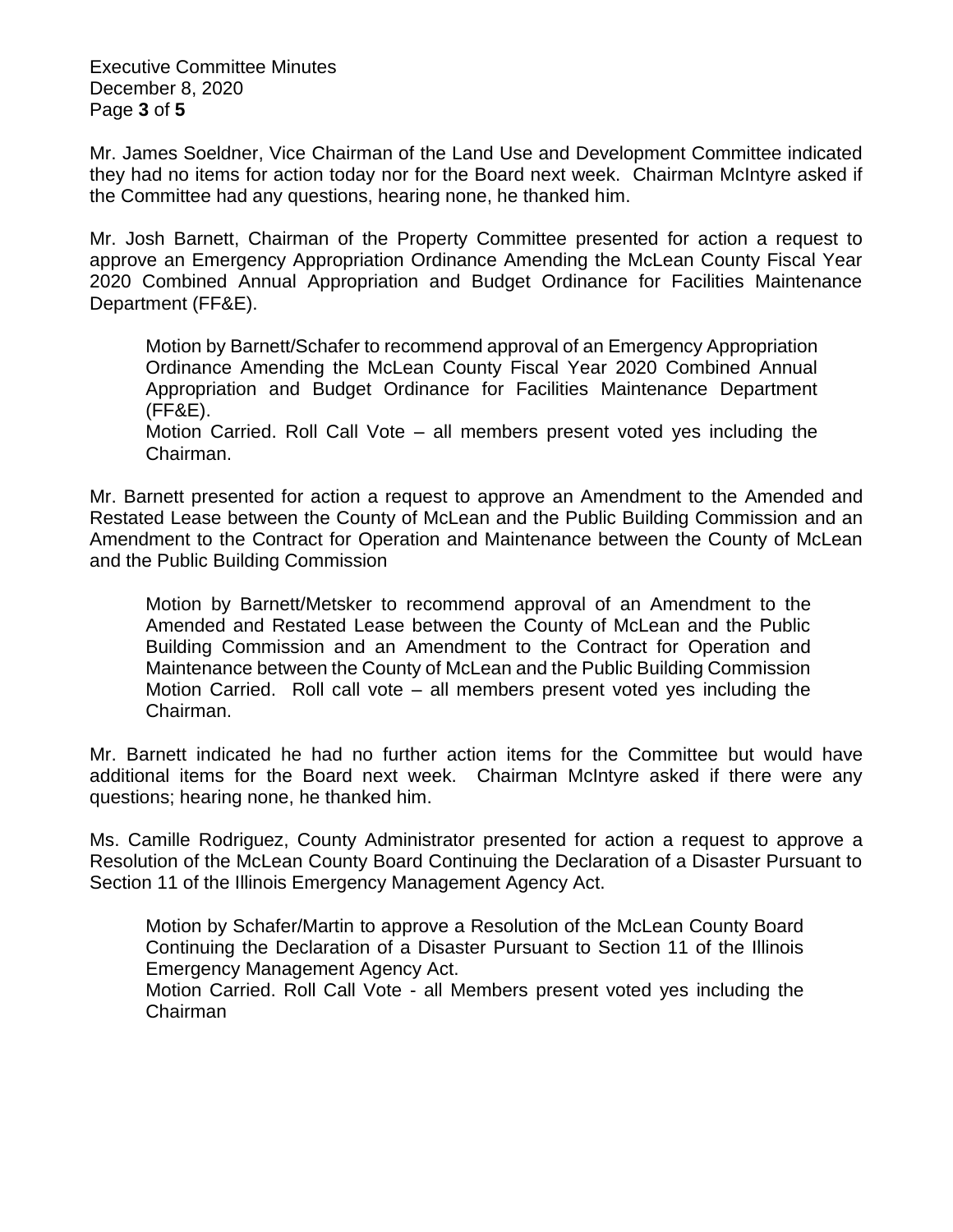Executive Committee Minutes December 8, 2020 Page **4** of **5**

Ms. Rodriguez presented for action a request to approve a Resolution Establishing County Board Meeting Dates for Calendar Year 2021. Mr. Martin asked about the November 11<sup>th</sup> date and Veterans Day. Ms. Rodriguez indicated legal counsel had advised leaving the date in the resolution and the full Board discussing a change closer to that time.

Motion by Barnett/Soeldner to recommend approval of a Resolution Establishing County Board Meeting Dates for Calendar Year 2021 Motion Carried. Roll call vote – all Members present voted yes including the Chairman.

Ms. Rodriguez presented the recent employment activity report. Chairman asked if there were any questions, hearing none he thanked her.

Chairman McIntyre asked if there was any other business, hearing none he moved to the payment of the bills.

Chairman McIntyre presented for approval bills in the amount of \$159,828.61 for the General Fund, Shared Sales Tax and Veterans Assistance and bills in the amount of \$2,542.59 for Regional Planning.

| MCLEAN COUNTY BOARD COMMITTEE REPORT | PAGE 1 OF 5 |
|--------------------------------------|-------------|
| AS OF 11/25/2020                     |             |
| <b>EXPENDITURE SUMMARY BY FUND</b>   |             |

**Executive Committee** 

| <b>FUND</b>          | <b>FUND TITLE</b>                                                                   | PENDING TOTAL | <b>PREPAID TOTAL</b>                      | <b>FUND TOTAL</b>                         |
|----------------------|-------------------------------------------------------------------------------------|---------------|-------------------------------------------|-------------------------------------------|
| 0001<br>0007<br>0136 | <b>GENERAL FUND</b><br>Shared Sales Tax/Municipalities<br>VETERANS ASSISTANCE COMM. |               | \$147,667.62<br>\$10,240.91<br>\$1,920.08 | \$147,667.62<br>\$10,240,91<br>\$1,920.08 |
|                      | $\sim$<br>$\overline{\phantom{a}}$                                                  |               | \$159,828.61                              | \$159,828.61                              |

Tohing Mint

## MCLEAN COUNTY BOARD COMMITTEE REPORT

PAGE 1 OF 2

AS OF 11/25/2020 **EXPENDITURE SUMMARY BY FUND** 

**Regional Planning** 

| <b>FUND</b><br>FUND TITLE<br><b>PENDING TOTAL</b> | <b>PREPAID TOTAL</b> | <b>FUND TOTAL</b> |
|---------------------------------------------------|----------------------|-------------------|
| 0010<br>Regional Planning                         | \$2,542.59           | \$2,542.59        |
|                                                   | \$2,542.59           | \$2,542,59        |

The suitating COMMITTEE CHAIRMAN